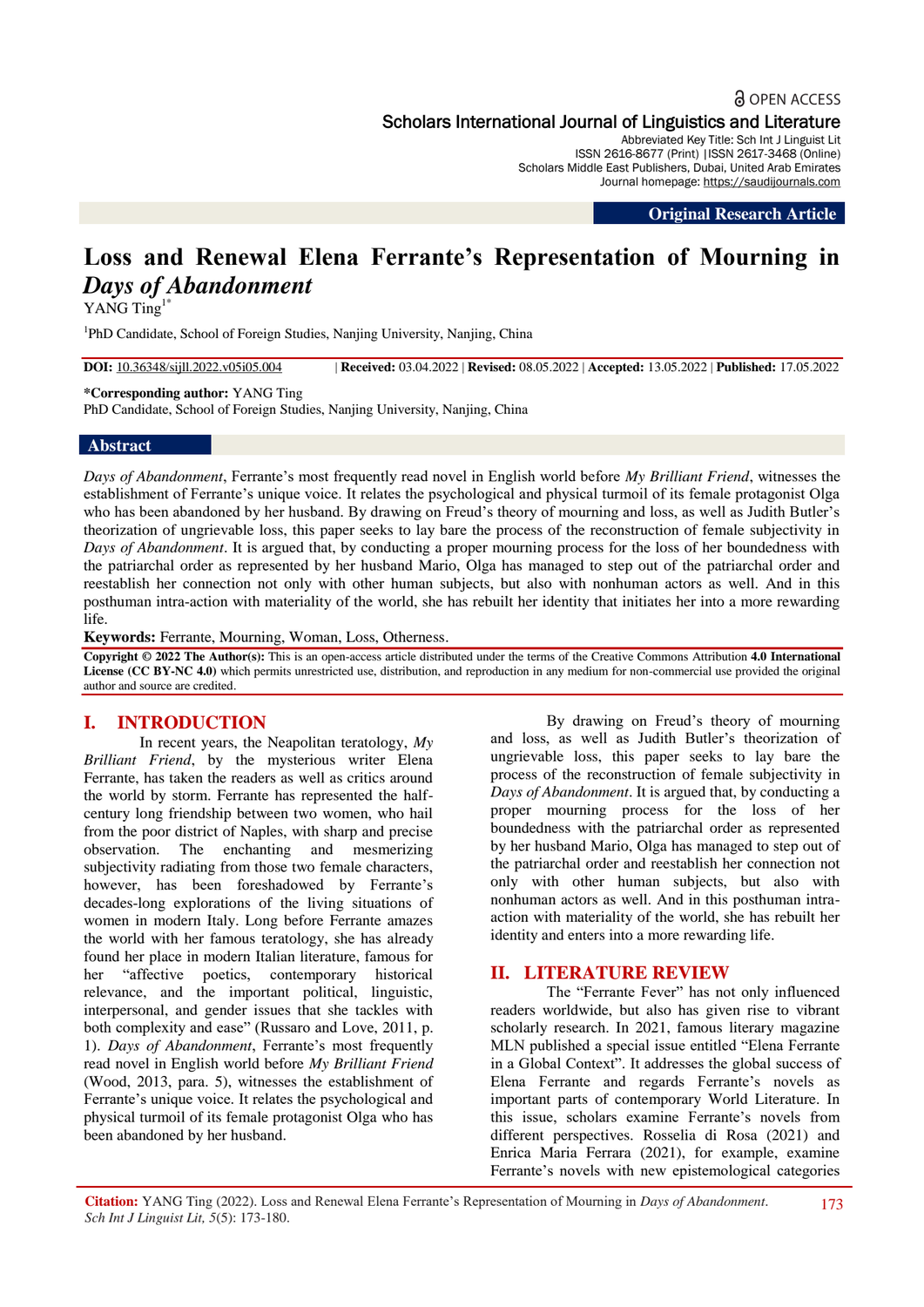such as new materialism, posthumanism, and transcorporeality. Enrica Maria Ferrara, drawing on Karen Barad's theorization of agential realism, has teased out Ferrante's posthuman reconstruction of female subjectivity in Days of Abandonment. Others have been focusing on the unique narrative forms of her creations. Rebecca Walker (2021)), for example, theorizes about Ferrante's global poetics of fracture. Emauela Caffè (2021) emphasizes the global significance of Ferrante's Neapolitan saga "because it reflects the current state of crisis in portraying the world-wide issue of patriarchal violence against women as overarching and crucial in the protagonists' lives" (p. 32). And according to her, Ferrante's intersectional representation of the different social factors and the variety of contexts and circumstance in the lives of Lila and Elena has problematized the definition and representation of trauma, and in a way "suggests a de-pathologization and de-victimization of the survivors of violence" (p. 33). What's more, the dystopian nature of Ferrante's novels has also inspired comparative studies between *My Brilliant Friend* and *Handmaid's Tale*, for both, according to de Rogatis (2021), depict women "in an otherness that is uncanny because its roots lie within a social and anthropological underground, un underground space symbolic of the violence that is both endured and enacted by the victims themselves" (17). The critical recognition of the dialectic relationship between women and victimhood in Ferrante's works, that women as both victimizer and victimized, has partly explained the global appeal of Ferrante's works.

In their introduction to *The Works of Elena Ferrante*, Grace Russaro and Stephanie V. Love (2016) have summarized the reasons behind the rare popularity of Elena Ferrante's works across the world. "The content and style of her works appear to reach across cultures and societies, touching readers deeply through her affective poetics, contemporary historical relevance, and the important political, linguistic, interpersonal, and gender issues that she tackles with both complexity and ease" (p.1). Among them all, the strong affective power of her poetics and her unique engagement with gender issues have merited special attentions. James Wood (2013), for example, in his influential "Women on the Verge: The Fiction of Elena Ferrante", has noticed the "intensely, violently personal style" of Ferrante's works, which "seem to dangle bristling key chains of confession before the unsuspecting reader" (para.4). This confessional nature of Ferrante's narrative is inextricably linked with the her "shockingly candid" themes, which include "child abuse, divorce, motherhood, wanting and not wanting children, the tedium of sex, the repulsions of the body, and the narrator's desperate struggle to retain a cohesive identity within a traditional marriage and amid the burdens of child rearing" (para. 4). In a way, those are themes that fill up the lives of real women, especially mothers, in modern Italy, but which are curiously

absent from modern imagination of mother in Italian literature.

Benedetti (2007), for instance, has noticed the discrepancy between the prominence of motherhood in the Italian cultural landscape and "the limited space literature has devoted to mothers as subjects" (p. 4). Furthermore, the image of mother in Italian literature has been caught between a web of symbolic associations that oscillate between the sacrificial mother of Christ and the destructive Medea, both curiously distant from the daily lives of real mothers. Ferrante's works, in a certain sense, fill up this representational gap. Her women figures are neither sacrificial mothers nor destructive Medeas. Instead, they possess an ambivalent complexity that is rarely seen in Italian literature. Adriana Caravero (2020), for example, has noticed the valuable status of "mother-daughter relationship" in Ferrante's oeuvre (p. 247). This mother-daughter relationship is fraught with tensions, for Ferrante creates daughters who harbor "ambivalent feelings towards her mother" (Benedetti, 2007, p.104), and vice versa. James Wood summarizes the gripping quality of Ferrante's earlier novels as its willingness to "take every thought forward to its most radical conclusion and backward to its most radical birthing", and he finds this kind of writing shown to its best advantage when the narrator contemplates about "children and motherhood." Interestingly, the *Days of Abandonment*, as one of the mostly read novels of Ferrante in English world before *My Brilliant Friend,*  suffers from publishing dilemma when it was first translated and considered for publication precisely because its unconventional depiction of motherhood. The editor thought Olga's treatment of her children during the days of her abandonment bordering on the verge of "child abuse" and should not be considered for publication. This episode, however, reveals more about the limits of the public imagination and idealization of women, especially of mothers, than the artistic and literary value of *Days of Abandonment*, which specifically tries to counteract the traditional patriarchal idealization of women which forbids them out of the maze of traumatic abandonment. In the following part, I will examine how Ferrante skillfully interacts with and challenges Freud's skeletal theorization of mourning, acknowledges Butler's idea of "ungreivable loss", and creates a female subject that survives the pain of victimhood.

#### **III. RESEARCH METHODS**

In "Mourning and Melancholia", Freud (1917) has pointed out that mourning "is regularly the reaction to the loss of a loved person, or to the loss of some abstraction which has taken the place of one, such as one's country, liberty, an ideal, and so on" (p. 243). This process is accompanied by intensive experience of pain. This pain is caused by the realization of the fissure between the actual loss of the loved object and subject's psychological refusal to accept the truth. The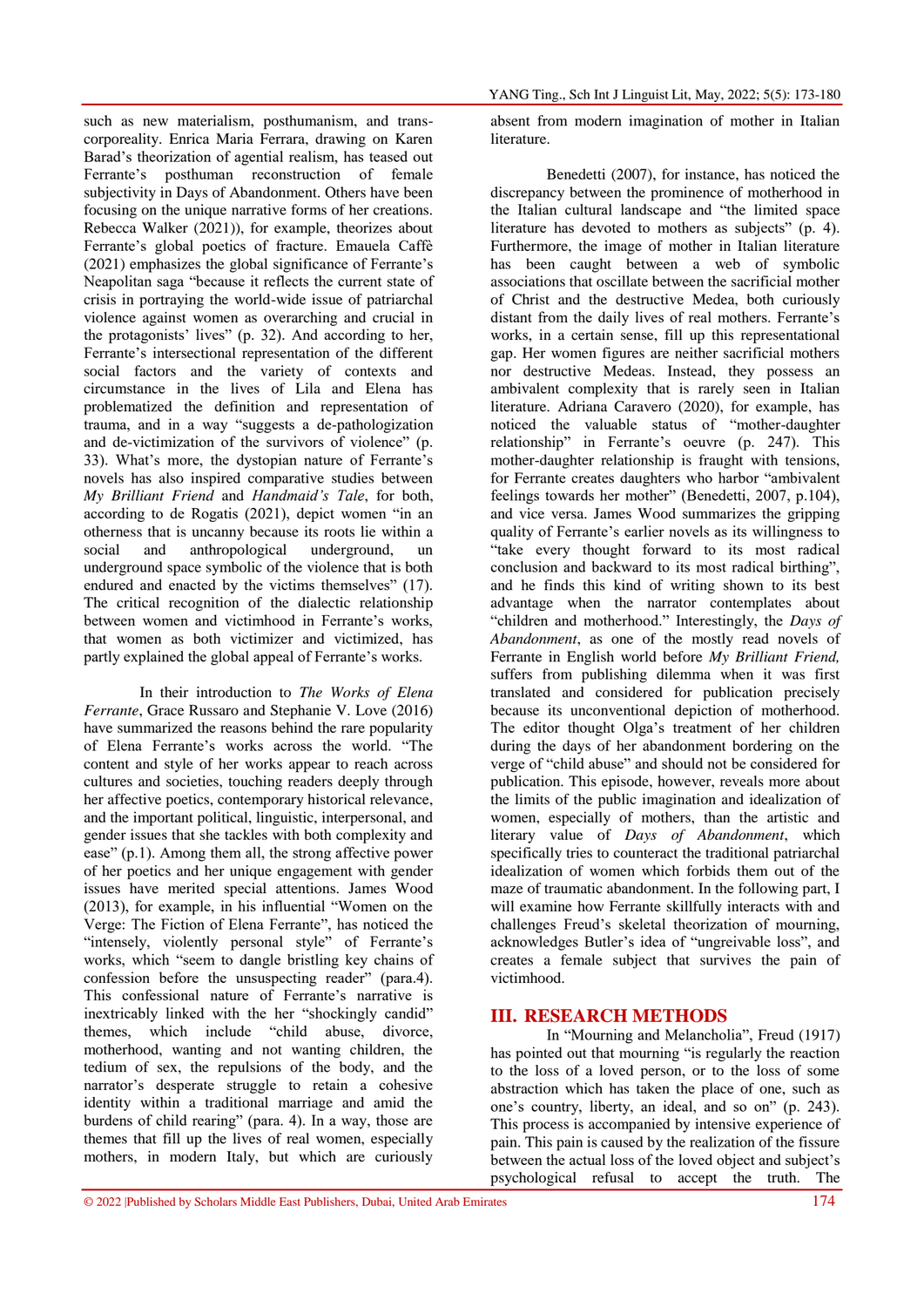psychological cathexis that was once bestowed on the loved object does not evaporate together with the actual and physical absence of the love object in the subject's life.

The process of mourning, according to Freud, is subject's slow and intensive psychological negotiations with the reality of loss. It will last until the final detachment between the subject's libido and its object is achieved, and it is until then the ego of the subject becomes "free and uninhabited again" (p. 245). Mourning, in another word, is the psyche's slow catching-up with the outer reality, fraught with pain and suffering. What's more, loss is not accommodated through denial of the value or worth or desirability of the loved object. Rather, the mourning subject readjusts and sublimates every bit of memories and expectations of this relations in order to reach the final detachment. This means that those in mourning will go through a process filled with intensive ruminations, through which the affective investment is liquidated to a bearable amount.

Silvan Tomkins (1995) also notices this liquidation of affective investment in those who have lost their objects of love. According to Tomkins, "any affect investment in object or activity somewhat external to the self necessarily commits the affect life to agencies either not entirely dedicated to his purposes or quite indifferent to them" (p. 66). But luckily, "this restriction is never absolute in the sense in which air deprivation instigates panic" and the subject can always liquidate his or her affective investment when the cost becomes too much. "Only as investment loses its liquidity can the individual be caught by excessively unprofitable affective investment" (Ibid). The "excessively unprofitable affective investment" in Tomkins's writing takes the form of melancholia in Freud's and Butler's respective theorizations.

Freud has identified similar mechanism at work in processes of mourning and melancholia. According to him, mourning is "regularly the reaction to the loss of a loved person, or to the loss of some abstraction which has taken the place of one, such as one's country, liberty, an ideal, and so on" (p. 243). Likewise, melancholia is also a reaction to the loss of loved ones, albeit of a more "ideal" or "ambivalent" kind. Mourning and melancholia share largely similar mental features, such as "a profoundly painful dejection, cessation of interest in the outside world, loss of the capacity to love, inhibition of all activity" (p. 244). Different from profound mourning, melancholia is also observed to exhibit symptoms such as "a lowering of the self-regarding feelings to a degree that finds utterance in self-reproaches and self-reviling, and culminates in a delusional expectation of punishment" (Ibid). Those self-reproaches found in the ego that demonstrates melancholia are theorized to be the

internalization of the lost object as a result of refused mourning.

Judith Butler (1995), building on Freud's theorization of the mechanism of insufficiently-grieved loss, has connected the melancholic incorporation to the sense of guilt that is often felt by people harboring homoerotic desire (p.173). According to Butler, the foreclosure of homosexual possibilities by compulsory heterosexuality has produced an ungrievable loss in individuals which is subsequently incorporated as part of the ego of the individual concerned. What is more, the "never was" and "never lost" nature of the loss shared the ambivalence of loved object in that part of the conflict between two individuals is displaced unto the ego of the one who cannot properly process the mourning. This, manifest in mental features, takes the shape of a harsh super-ego who is constantly berating the ego that is identified with the lost object (p.168). Insofar as the loss of a homosexual love object remains ungreviable, the mourning cannot be accomplished and the subject is in danger of being plunged into melancholia where the ungreviable loss is incorporated into the subject's ego and exists in the form of guilt. This will cause deep depression in the subjects whose loss cannot be properly mourned. Likewise, the abandoned women, whose loss of love object, if not properly mourned, may also have the danger of being depressed. In some sense, women and homosexuals suffer from the oppression of patriarchal society in the same form. The shame of being abandoned has prevented many women from seeking justice, and thus rendered their loss ungreviable.

Apart from the ungreviable loss caused by undelivered justice, abandoned women, especially housewives, also have great difficulty in liquidating their affective investments and will probably end up hurting themselves or those besides them when their pain or suffering becomes too unbearable. Ferrante has explicitly stated her adolescent dislike of women who hurt or kill themselves after being abandoned both in real lives and in imaginary artworks. She confesses her adolescent dislike of Dido's suicide and thinks that the suicide of Dido was the consequence of her going into the labyrinths of marriage or love without a "magic thread that can control getting lost". She also recalls her agitation when she read Dido's mad passions after she has been abandoned and how she imagined "that she expelled the furies, found love again, learned the art of getting lost and finding the way out" (Ferrante, 2016, "La Frantumaglia"). Olga, however, has found her way out and managed to expel her furies by the cathetic mourning of the loss of her love object.

#### **IV. RESULTS AND DISCUSSIONS**

#### **4.1. Olga's mourning**

If we combine Freud and Butler's theorization of mourning process with Tomkins' discussion of liquidation of affective investment in the unrequited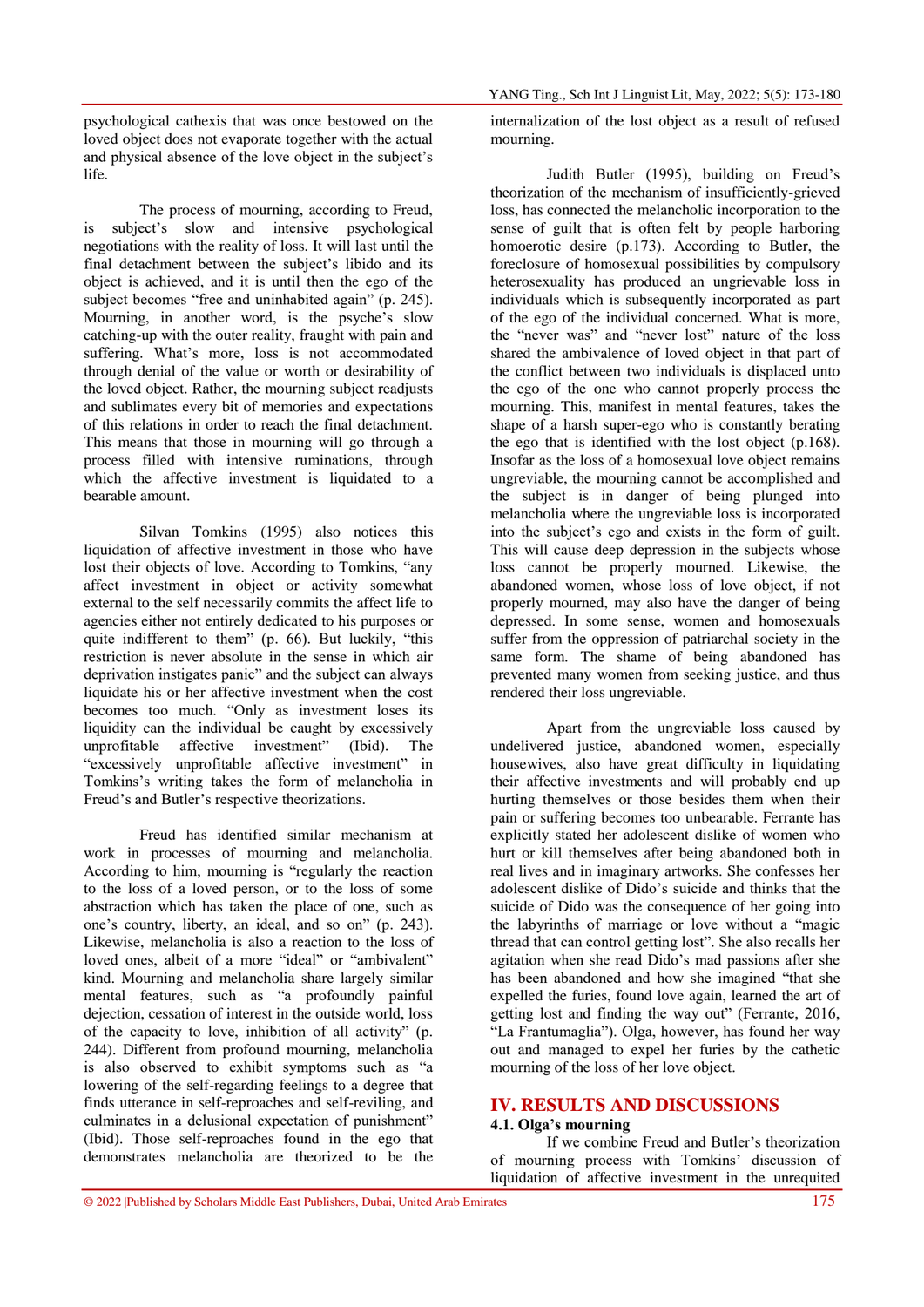lover, we can understand how Olga successfully sidesteps the fate of *poverella* who has killed herself after she been abandoned. Ferrante has created an Olga who is not inhibited by the feeling of shame and who succeeds in breaking through the affective inhibition imposed on her by patriarchal society. Her unapologetic and confessional expression of negative emotions like anger, disgust, indifference, redirects the destructive energy towards the world outside of her own psyche.

In *Days of Abandonment*, Olga's mourning begins with intensive ruminations. The story begins with Olga being told by her husband that he is leaving her and their children. This announcement and Mario's subsequent removal from the house have sent Olga down the spiral of rueful ruminations. She "spent her night thinking, desolate in the big double bed", "examined and reexamined the recent phases of their relationship", looking for any signs of crisis (Ferrante, 2018, p. 9). Having found none, or willfully ignored some, Olga persuaded herself that the abandonment was not final, rationalizing her husband's decision to leave as "going through one of those moments that you read about in books, when a character reacts in an unexpectedly extreme way to the normal discontents of living" (p.10). This recoil into fictional world marks her denial of the reality. By turning absolute loss into a form of temporary rupture, Olga managed to parachute her feelings onto safer ground. However, as Freud has pointed out, in relationship there is not just sweetness and comfort. Pain and struggle are also present. If we regard proper mourning as a slow and intensive process of libidinal readjustment, the subject not only has to detach him/herself from those sweet moments, but also learn to let go of past feelings of betrayal and pain.

Likewise, just after Olga has reassured herself of the "solidity" of her relationship between her husband and her, she slipped into the memory of a traumatic event in their marriage years ago. Mario has cheated on Olga before. Years ago, they moved to Turin. Mario ended up infatuated with young daughter of their neighbor. The affair ended and the family of mother and daughter moved away. Mario returned to Olga, referring to his extramarital affair as "an absence of sense" (Ferrante, 2018, p.13) and refused to gives a proper explanation of his behaviors. This ambiguity and lack of respect in their relationship have made Olga's mourning extremely difficult. Freud has pointed out that ambivalence in the relationship between subject and its loved object may lead to inadequate mourning. The ambivalence can either be manifested as full of tensions and misunderstandings, or a mixture of pain and happiness. Subject's ambivalent affective reactions towards the lost loved object increase the difficulty of mourning. The anger at her husband's occasional betrayals, overpowered by Olga's fear for the failure of her marriage, has added to her suffering in this eventual abandonment. This has almost pushed Olga into the abyss of melancholia. Olga has refused to succumb to

the disorienting power of the pain and anguish and reconnected with the maternal power in her body.

Obscenity is the representative of the maternal power. Ferrante has always been interested in the relationship between language and subjectivity. For her, the language adopted by a person not only indicates his or her identity, but also reveals one's expectations for oneself. This point is emphasized in *Days of Abandonment*. Before marriage, Olga was an independent woman who had published a well-received novel already. She had high hopes for her literary career. For example, she didn't want to write about "cultured women, in comfortable circumstances", who broke like "knickknacks in the hands of their straying men" (p.21). She regarded them as "sentimental fools", and wanted to write stories about "women with resources, women of invincible words, not a manual for the abandoned wife with her lost love at the top of her thoughts" (Ibid). This ambitious Olga determined to cultivate for herself a life of culture and decency, different from life she was born into. And that life was filled with turbulent noise and interpersonal disrespect. In the book, Ferrante (2016) records Olga's selfconscious estrangement from the language habit used by her family members. She trained herself into someone who had learned to "speak little and in a thoughtful manner, never to hurry, not to run even for a bus, but rather to draw out as long as possible the time for reaction, filling it with puzzled looks, uncertain smiles" (p. 12).

This hard-worn and self-trained habit crumbled when she realized the fact of her abandonment. The cultured way of speaking has given way to obscenity. She resorted to the obscenity, which, in her childhood years, has endowed her with a "sense of masculine freedom", has now become "sparks of madness" that burned her reason down to ashes. She noticed that.

She went from using a refined language, attentive to the feelings of others, to a sarcastic way of expressing myself, punctuated by coarse laughter…Obscenity came to my lips naturally; it seemed to me that it served to communicate to the few acquaintances who still tried coldly to console me that I was not to be taken in by fine words. As soon as I opened my mouth, I felt the wish to mock, smear, defile Mario and his slut (Ferrante, 2016, p.26).

This resorting to obscene language recalls the "motif of hysterical women" in literature. In fact, Freud's psychoanalysis began with his study of cases of female hysteria. The most often seen characteristic of hysterical women, or "mad women", is the uncontrollable spurting out of obscene language. According to Freud and his followers, the reasons that ungird this uncontrollable indulgence in obscene language might be the suppressed sexual desire of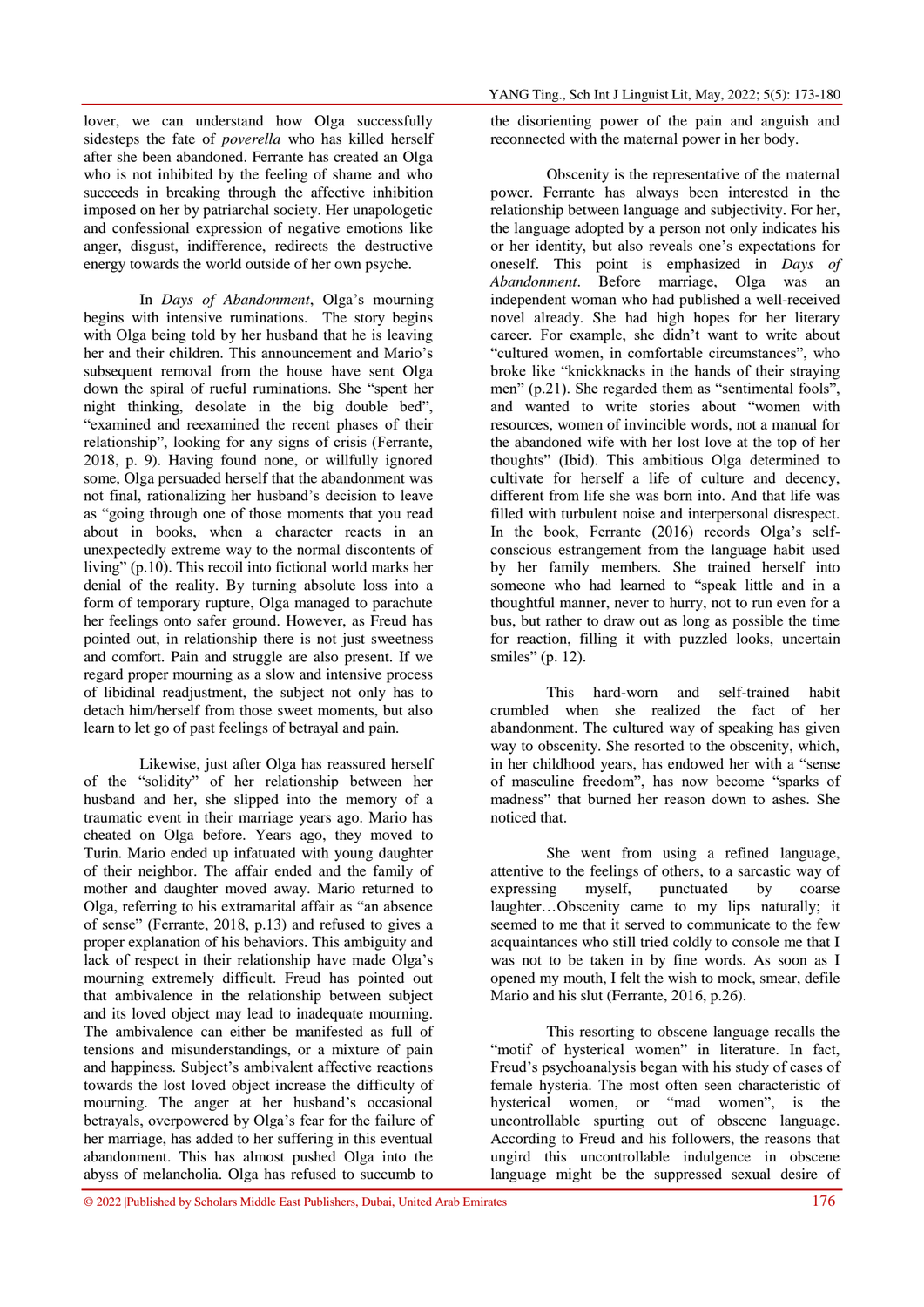women. The most often used example is Ophelia from *Hamlet*. A maid, who is as fair as the rose of May, has the audacity to speak or even chanting bawdy ballads in the sublime court of Denmark. When Ophelia is well and sound, she is disciplined by her father and brother. Only when she is mad can she voice her desires. Her undisguised passion for Hamlet has scandalized the Queen, who has to get rid of her as quickly as possible. This analytical logic seems so smooth to be taken for truth. This Freudian suggestion of Olga's resorting to obscenity, however, should not be regarded as Ferrante's endorsement of Freud's theories. Rather, it should be regarded as Ferrante's self-conscious and critical engagement with Freud's theories.

Ferrante is not unfamiliar with Freud's theories. "I love Freud, and I've read a fair amount of him: it seems to me that he knew better than his followers that psychoanalysis is the lexicon of the precipice"(Ferrante, 2017, "La Frantumagnia"). Rather than regarding Freud's theories as irrefutable dogma, Ferrante has realized the narrative potential embedded in Freud's "universalizing representations" of "individual's psychic reality". What interests her is the "pure specific inner disorder, irreducible flashes of ectoplasm, a jumble of fragments without any chronology" that is left beyond Freud's signpost of precipice. An analysis of Olga's retort to obscenity constitutes Ferrante's creative engagement and negotiation with Freud's idea of hysteria. First of all, unlike Ophelia whose sexual desire is disciplined and unaddressed, Olga was not shown to be sexually inhibited. Instead, she enjoyed a rather intimate sexual relationship with her husband, only slightly disturbed by her nurturing responsibilities. In fact, her intense sexual attachment to her husband, probably a result of harmonious sexual life, has increased the difficulty of her detachment. Therefore, Olga's resort to obscene language differs from the Freudian conjecture. Obscene language, for Olga, represented "a sense of masculine freedom" when she was a powerless little girl. But now, it could "raise sparks of madness" that could let her express her anger. Olga's self-conscious appropriation of obscene language and the freedom it offers to offend has distinguished her from the poor Ophelia who could only utter her distress while unconscious and mad. What's more, Olga's unapologetic utilization of the obscene language to vent her anger towards the outside world has prevented her from hurting herself.

Ferrante sees through the patriarchal logic behind the Freudian psychoanalysis and makes Olga realize that, in order to steer through this ocean of immense pain, she has to resort to her mother's language to empower herself. Even though Olga has complained about how she could not stand the rudeness of her original place and the loudness of her mother tongue, it is by reconnecting with the mother tongue that she recharges herself. Her mother tongue turns out to be the only language that can accommodate her

anger. Women's anger is disciplined. In *Good and Bad: The Revolutionary Power of Women's Anger*, Rebecca Traister (2018) has analyzed different disciplinary processes women have to go through in their daily lives with examples from literature and real lives. She points out that.

The furious female is, we are told to this day, in innumerable ways, both subtle and stark, a perversion of both nature and our social norms. She is ugly, emotional, out of control, sick, unhappy, unpleasant to be around, unpersuasive, irrational, crazy, infantile. Above all, she must not be heard ("Medusas").

This corresponds with what happens to Olga. The civilized language cannot accommodate the angry expressions of women. If you want to express your anger, you have to resort to coarse and rude language. But once you adopt this language, you are no longer heard, or as Olga realized, "I found myself alone and frightened by my own desperation" (Ferrante, 2018, p.27). The anger caused by negligence and disrespect is used to justify the undue respect and negligence, resulting in the structural dilemma that is built on tautology. The possibility of expressing anger is foreclosed by the patriarchal system. In "The Aptness of Anger", Amia Srinivasan (2018) discusses a special strategy that is used to discipline women's public speaking, namely tone-policing. It is mainly used to delegitimize the content of women's public speaking by finding fault with her tone. Originally identified as a strategy of disciplining black female employee, who are famous for their loud and emotional expression of misgivings in working environment, it turns out to be a strategy used generally towards women. As Mary Beard (2017) has pointed out in *Women and Power*, even powerful and white women like Hilary Clinton and Margret Thatcher have to take special voice training to make their voice sound reasonable to their male colleagues, or even the public. Ferrante has seen through the social inequality behind Olga's suffering. Her public and unapologetic expression of her anger in obscene language has estranged her from the common friends she has had with Mario, who, according to her, "always side with those who enjoy themselves, happy and free, never with the unhappy" (Ferrante 2018, p. 27).

Ferrante also gives a full representation of the protagonist's "ugly feelings". Olga was unpleasant and she knew it. Her unpleasantness is shown in her unrestrained and public demonstration of her strong emotions. For example, she became mean with the common friends of her and her husband. Her uncontrollable expression of hostility has estranged her from her friends. "And so even the very few people who still tried to help me withdrew in the end: it was difficult to put up with me." (Ferrante 2018, p.27). This expression, however, is essential in her revival.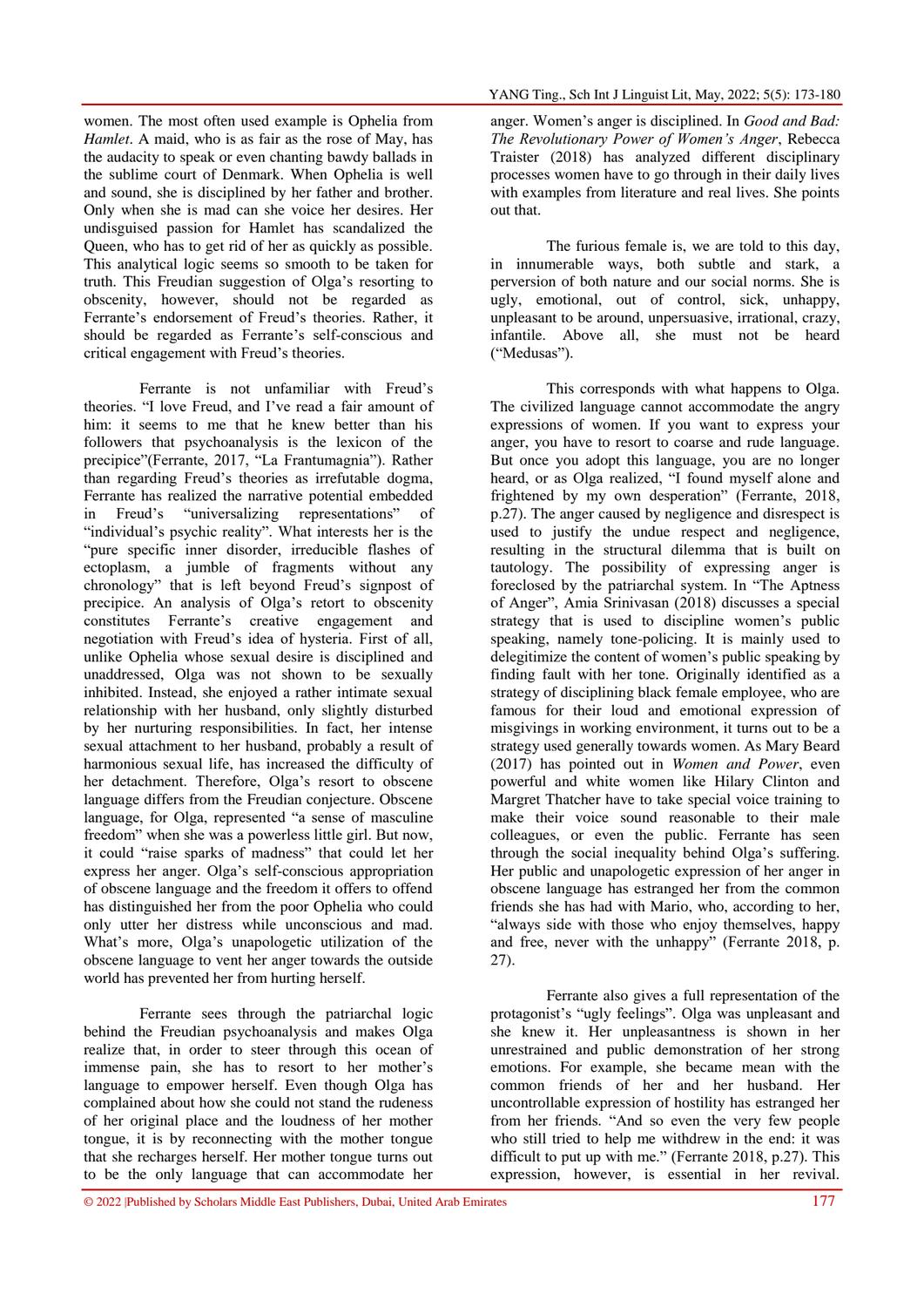Furthermore, she even deliberately insulted people who have helped her and exhibited a social indifference and coldness that she knew was inappropriate under normal circumstances.

Apart from this slackening of social responsibility, Olga also goes through a period when she could hardly keep up with the social expectations of motherhood. Olga demonstrates a heightened sensibility to the social expectations of motherhood and ideal women and she is willing to comply with those roles before she is abandoned. But her abandonment has rendered those rules less binding. For example, when she discovered her son was in a fever, she leaned "absently" over Gianni to feel his forehand with her lips", and ordered Gianni "unsympathetically" to get out of the bed, ignoring Gianni's complaint about his headache (Ferrante, 20198, 93). What's more, she was aware of the effect her coldness has had on her children. To still the pain of abandonment has taken up all her energy, she has nothing to spare for the usual niceties that is required of her as a mother. This deliberate flaunting of expected motherhood has in some way distanced Olga from her familiar role as a mother and let her see the fissure between social expectation and her true feelings as a wounded individual.

#### **4.2. The Way Out of the Maze**

In Greek mythology, Ariadne betrays her brother and husband, and guides Theseus throughout the intricate maze that imprisons the monster Minotaur. Afterwards, she leaves her homeland with Theseus but is unfortunately abandoned by Theseus onto an island, and dies of childbirth in the end. Ironically, the women who is able to guide the man through life-threatening maze is caught up in the maze of erotic desire and love and dies of it eventually. In *Frantumaglia*, Ferrante records her earlier efforts to rewrite the destiny of Ariadne. In her version of the story, a group of women decide to write letters in the tone of Theseus after he has left Ariadne for good, to comfort her in her loneliness. But she gave up when she has reached the second letter, for she has found out that the story is aiming at sketching "an ideal male in whose reality no Ariadne, however desperate in her abandonment, would have believed, especially today" and this community of women is full of goodly feelings that seems inauthentic (2018, "La Frantumaglia"). Ferrante labels this kind of writing as "describing how women dream of being loved" (Ibid). But imaginary or fictionalized love cannot make up for the real loss created by abandonment. It will postpone the pain, but once the letters stop coming, the wave of grief will again overwhelm the abandoned Ariadne.

Those are not thread that could lead one out of the maze of love. Instead, they are allurements that invite the abandoned deep into the maze where the monster called loss waits to devour them. Ferrante refuses to follow the traditional trajectories of

abandoned women and add another helpless woman to the literary canon. She decides to find a way out for them. Olga in *Days of Abandonment* has found her way out.

Even though Ferrante has not named Olga's literary precedents in the novel, the strong emotional reactions of Olga as well as her experiences of abandonment remind the reader of the Medea from the Crete Island and Dido, the queen of Carthage. While Medea takes revenge on Eason in cold fury after she is betrayed by Eason, and flees into the dark woods afterwards, Dido sets fire upon herself when she is abandoned by Aeneas, hoping to scandalize the Trojan prince by her own death. Those two independent and rebellious women have not survived the excruciating pain of abandonment and have harmed themselves in great fury. Ferrante has recorded her own ambivalent feelings towards those women. While she likes their independent minds, which guide them out of the house of their fathers, she finds it hard to bear when they get caught up in the maze of erotic passion and lost everything. "As a girl, as I said, I detested that suicide. I thought that as a woman you go into labyrinths with a magic thread that can control getting lost" (Ferrante, 2018, "La Frantumaglia"). What's more, she refuses to regard Dido or Medea's self-consuming anger as "merely the product of a pernicious male racket, of a patriarchal plot" which presupposes the victimhood of women in those dire situations. Rather, she sees the traditional imagination of their pain as a result of a reductive thinking of women's complexity. Women are not just "organism with good feelings, skilled masters of gentility". They also harbor feelings of "hostility, aversion, and fury". What's more, those powerful and negative feelings, which rather than be imagined as reactive response to the abuse of patriarchal violence, should be felt as if "they are there, Aenaes or no Aeneas, Theseus or no Theseus". Only by speaking in pride of "our complexity, of how in itself informs our citizenship, whether in joy or in rage", can we cultivate the "art of getting lost in the difficulties and impracticalities" of real life. For Ferrante, the love that beguiles women does not necessarily falls into the heterosexual normative practice. Rather, it may appear in "the image of a beloved mother who nevertheless gives birth to suicidal dolls and minotaurs" (2018, "La Frantumaglia").

Ferrante's Olga has mastered the art of getting out of the maze of her troubling love with Mario. Though abandoned, she has not abandoned her art of self-surveillance. Not only has she kept reminding of herself of the actual realities that exist apart from her husband, but also has she utilized the hostility of her daughter to keep her attentive to the duties and responsibilities of her life. What's more, she allows the full expression of her anger and desperation. Instead of trying to hide them behind the social niceties she has acquired over the years, she lets go of her control over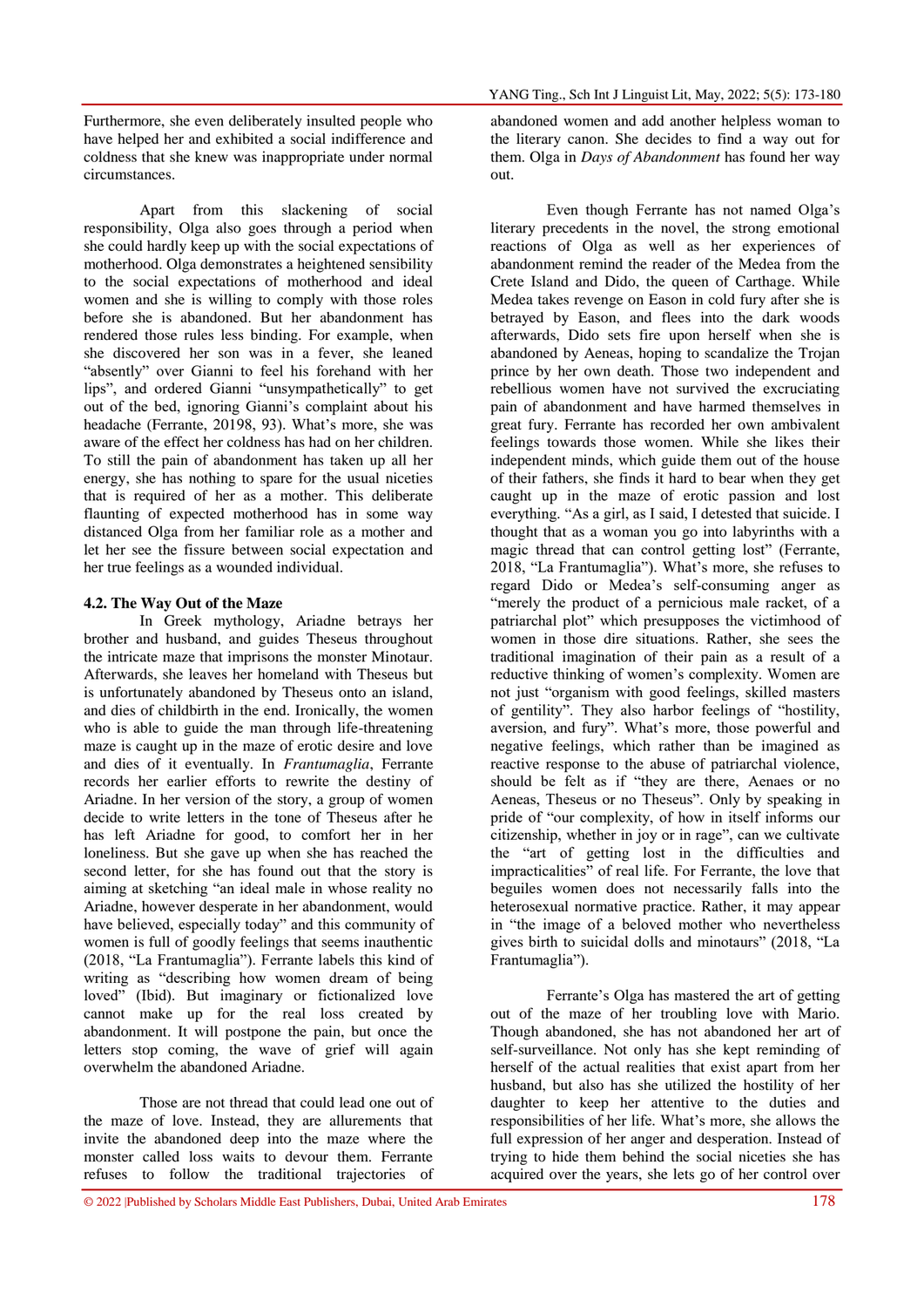her feelings and releases her aggressive power. Lea, the mutual friend of her and her husband, has played an important role in her recovery. Among their mutual friends, Lea is the only one who stays to help Olga. She not only withstands Olga's misdirected anger but also serves as the bridge between Olga and the departed husband, and makes sure that Olga's life is somehow kept above water. Unlike those men friends, who choose unanimously to withhold any information from Olga, Lea reaches out to Olga and helps her reestablish connection with Mario in order to settle their divorce. Once the split couple find their new way of negotiating with each other, Lea disappears from Olga's narration. When Olga decides to enter into new life, Lea reappears and helps Olga finish her reconstruction of her identity.

Lea invites Olga to attend a medieval concert. On the concert, Olga was able to "see" "others" again. Her former pain has blinded her eyes to individuality of other people, or to be precise, other existences around her. They are only noticed as fodder to her raging pain. This obsessive attention is not empowering. Instead, it is self-centered and limiting. Only when Olga is able to look at others not in relation to herself, but as something of its own existence can she free herself from the pain of abandonment. In Chapter 46, Olga was able to admit her true feelings towards their dead dog. "Did you love Otto?" he asked. "No," I answered, "while he was alive, no." This admittance of her true feelings towards the dog, which she used to pretend to love because of her husband, has reconnected Olga with her true self. She was finally able to reconnect with others as they were, and responded to them with genuine interest and detachment as well. This also happens in her relationship with Mario. Removed from Mario, she began to have an objective and detached opinion of Mario which enabled her to see through his ego-centric way of behaving. When Mario found Olga no longer in love with him, he immediately turned into the selfish man who only wanted to get rid of his responsibility for children.

An important step in Olga's recovery from the pain of abandonment is her sudden realization of absolute otherness of those others in her life. Those others take different forms, either in human or nonhuman appearances. Non-human others include the wind, the trees, the smells, the door, the dog. Humans include her children, her neighbor Carrano, and her friend Lea. Their radical otherness, or in words of new materialism, their materiality is registered by Olga when they refuse to obey the narrative flood that pours forth from Olga's mind. In another words, they claim Olga's attention by becoming uncharacteristically obtrusive. They interrupt Olga's narration. Take the door for example. On the worst day of Olga's ordeal, she finds herself unable to open her new door. In order to open it, she tries everything and even improvises outrageous ways to interact with the door as if it has its own agency. The materiality of the door has slowly

dismantled her sense of reality. The door has an existence that is not entirely subordinate to her will or consciousness. The experience with the door, with the unfathomable and unnegotiable materiality of others, has reminded Olga of her own materiality as a human being. It is precisely through this realization that Olga finally finds her way back to normal life.

In *In the Margins*, Ferrante (2022) discusses her artistic intention behind the creation of women like Olga, who "are imagined as women who, because of the events of their lives, have become tightly sealed bodies". Having failed in the past to build a bridge between themselves and others, they remained alone throughout their lives. This self-imprisonment of women is rarely described. Since they "don't have ongoing relations with relatives, they don't have women friends, they don't trust themselves and don't entrust themselves to husbands, lovers, or even children", they are the sole source of the story. The affective power of the narration is generated through the manipulation of the discrepancy between unreliability of their narration and the torrential emotional pain and honesty caused by the Ferrante's deliberate elimination of the "distance from the wounds". Ferrante has not allowed the narrator the comfort of the "other", the "external" and leave the narrator in "their isolated situation" ("Pain and Pen"). This is a bold literary experiment. The reader is drawn into this emotional spiral of Olga with no relief.

Interestingly, Olga used to be writer and she understood the power of third-person narration. When Otto's suffering began to register itself, Olga suddenly realized her situation. She resorted to third-person objectivity, in order to steady herself. For example, in Chapter 24, she wrote, "Olga marches down the hall, through the living room. She is decisive now, she will remedy things (Ferrante, 2018, p.115). This conscious resort to other-perspective has allowed Olga to step out of her self-imprisonment and prepared her for her reconnection with others.

### **V. CONCLUSION**

In *Frantumaglia*, Elena Ferrante (2016) talks about the reason that propels her to write *Days of Abandonment*. She says she wants to present how in this modern world, the abandonment of a well-educated woman can still have such devastating power on the woman's psychic well-being ("La Frantumaglia"). Luckily, her story is a story of survival. We've witnessed the strenuous battle between Olga's reason and the disintegrating pain caused by the loss. Instead of minimizing Olga's pain and struggle, Ferrante gives it a vivid description and it is through this successful mourning that Olga manages to abandon the patriarchal order that has once bounded her and turned her into one of the "sealed bodies". In this sense, those days of abandonment do not simply mean that Olga was abandoned by her husband, but also that Olga has